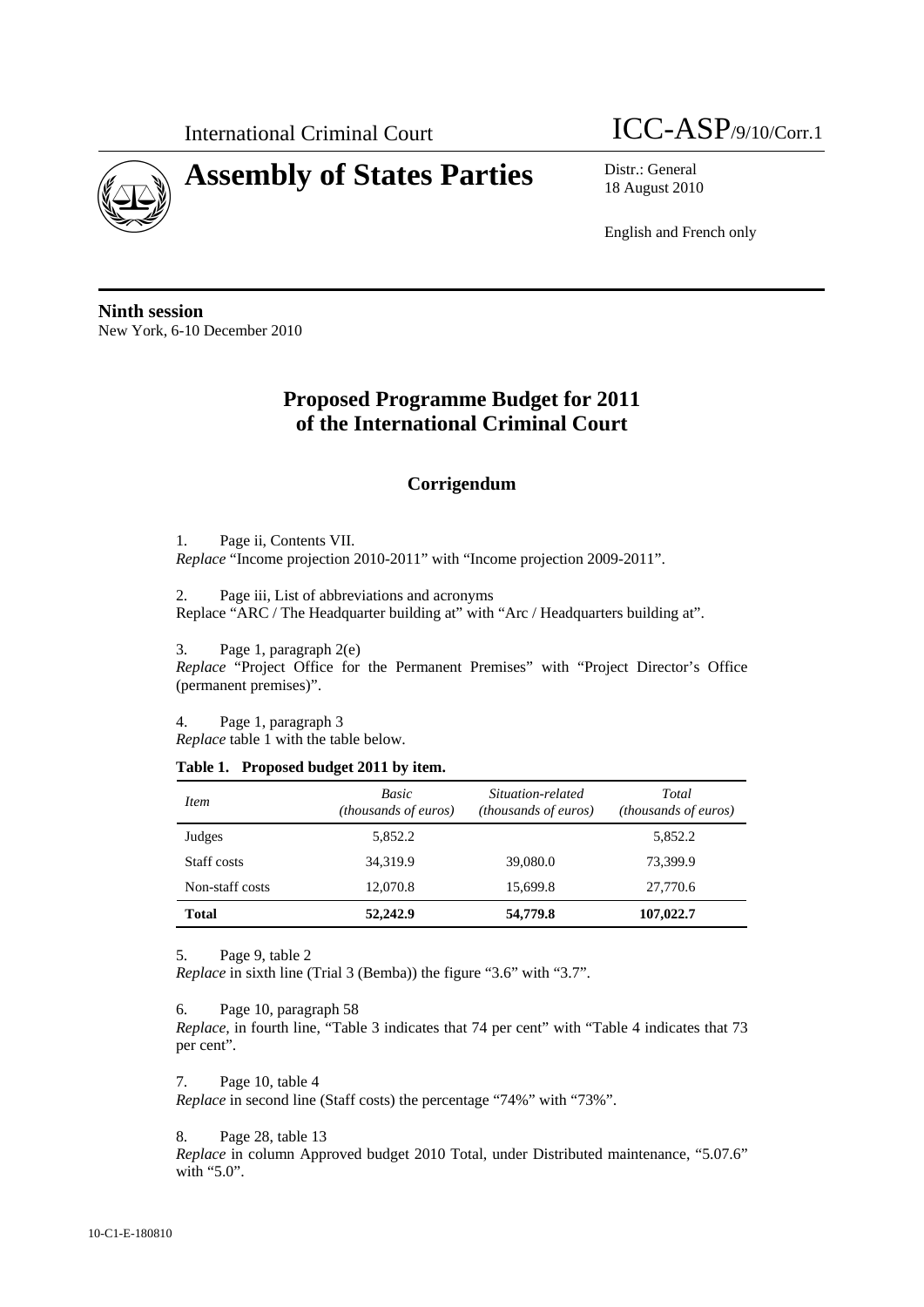9. Page 31, paragraph 127 *Replace,* in fourth line, "see table 1 below" with "see table 17 below".

10. Page 49, table 31 *Insert* in the last line (Distributed maintenance), in the last four columns, the figures "211.2", "211.2", "-12.3" and "-5.5" respectively.

11. Page 50, paragraph 185

*Replace* "in paragraphs 177 to 179 above" with "in paragraphs 173 to 175 above".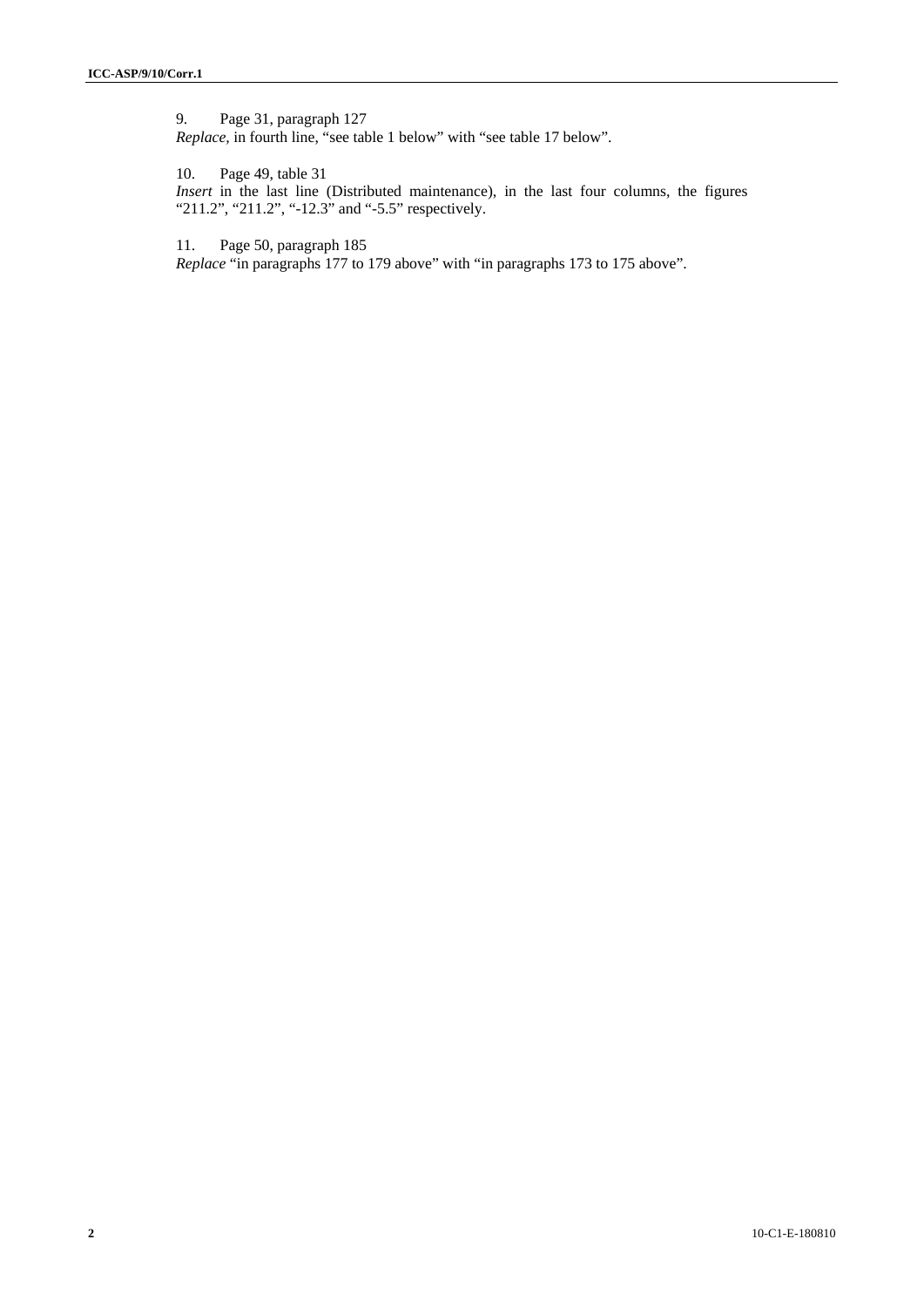## 12. Page 63, tables 42 and 43 *Replace* tables 42 and 43 with the following new tables:

#### **Table 42. Sub-programme 3110: Proposed budget for 2011**

| Immediate Office of the Registrar |                                                          | Expenditure 2009     |                        |       | Approved budget 2010 |                   |                       |                   |                 | Proposed budget 2011 |                            |                       | <b>Resource Growth</b> |                    |                  |
|-----------------------------------|----------------------------------------------------------|----------------------|------------------------|-------|----------------------|-------------------|-----------------------|-------------------|-----------------|----------------------|----------------------------|-----------------------|------------------------|--------------------|------------------|
|                                   |                                                          | (thousands of euros) |                        |       | (thousands of euros) |                   |                       |                   |                 | (thousands of euros) |                            |                       |                        |                    |                  |
|                                   |                                                          | Basic                | Situation-<br>related  |       | Total                | Basic<br>excl. RC | Situation-<br>related | Total<br>excl. RC | <b>Basic RC</b> | Total<br>incl. RC    | Basic                      | Situation-<br>related | Total                  | Amount<br>excl. RC | $\%$<br>excl. RC |
| Professional staff                |                                                          |                      | No breakdown available |       |                      | 908.3             |                       | 908.3             |                 | 908.3                | 902.7                      |                       | 902.7                  | $-5.6$             | $-0.6$           |
| General Service staff             |                                                          |                      |                        |       |                      | 137.7             |                       | 137.7             |                 | 137.7                | 198.3                      |                       | 198.3                  | 60.6               | 44.0             |
| Subtotal staff                    |                                                          | 776.4                | 21.3                   |       | 797.7                | 1,046.0           |                       | 1.046.0           |                 | 1,046.0              | 1,101.0                    |                       | 1,101.0                | 55.0               | 5.3              |
|                                   | General temporary assistance                             | 0.1                  |                        |       | 0.1                  | 98.2              |                       | 98.2              |                 | 98.2                 | 95.2                       |                       | 95.2                   | $-3.0$             | $-3.1$           |
| Overtime                          |                                                          | 0.9                  |                        |       | 0.9                  |                   |                       |                   |                 |                      |                            |                       |                        |                    |                  |
| Consultants                       |                                                          | 6.3                  |                        |       | 6.3                  |                   |                       |                   |                 |                      |                            |                       |                        |                    |                  |
| Subtotal other staff              |                                                          | 7.3                  |                        |       | 7.3                  | 98.2              |                       | 98.2              |                 | 98.2                 | 95.2                       |                       | 95.2                   | $-3.0$             | $-3.1$           |
| Travel                            |                                                          | 40.2                 | 29.6                   |       | 69.8                 | 24.2              | 24.9                  | 49.1              | 18.5            | 67.6                 | 28.0                       | 18.6                  | 46.6                   | $-2.5$             | $-5.1$           |
| Hospitality                       |                                                          | 8.6                  |                        |       | 8.6                  | 10.0              |                       | 10.0              |                 | 10.0                 | 10.0                       |                       | 10.0                   |                    |                  |
| Contractual services              |                                                          | 25.4                 |                        |       | 25.4                 |                   |                       |                   |                 |                      |                            |                       |                        |                    |                  |
| Subtotal non-staff                |                                                          | 74.2                 | 29.6                   |       | 103.8                | 34.2              | 24.9                  | 59.1              | 18.5            | 77.6                 | 38.0                       | 18.6                  | 56.6                   | $-2.5$             | $-5.1$           |
| <b>Total</b>                      |                                                          | 857.9                | 50.9                   |       | 908.8                | 1,178.4           | 24.9                  | 1,203.3           | 18.5            | 1,221.8              | 1,234.2                    | 18.6                  | 1,252.8                | 49.5               | 4.1              |
|                                   |                                                          |                      |                        |       |                      |                   |                       |                   |                 |                      |                            |                       |                        |                    |                  |
| Distributed maintenance           |                                                          | 31.0                 |                        |       | 31.0                 | 25.2              |                       | 25.2              |                 | 25.2                 | 30.0                       |                       | 30.0                   | 4.8                | 19.0             |
|                                   | Table 43. Sub-programme 3110: Proposed staffing for 2011 |                      |                        |       |                      |                   |                       |                   |                 |                      |                            |                       |                        |                    |                  |
|                                   | <b>Immediate Office of the Registrar</b>                 | <b>USG</b>           | ASG                    | $D-2$ | $D-1$                | $P-5$             | $P-4$                 | $P-3$             | $P-2$           | $P-1$                | Total P-staff<br>and above | GS-PL                 | GS-OL                  | Total<br>GS-staff  | Total staff      |
|                                   | Basic                                                    |                      |                        |       | $\mathbf{1}$         | 2                 |                       | 3                 | $\overline{1}$  |                      | 8                          |                       |                        | 2                  | 10               |
| Existing                          | Situation-related                                        |                      |                        |       |                      |                   |                       |                   |                 |                      |                            |                       |                        |                    |                  |
|                                   | Subtotal                                                 |                      |                        |       | $\boldsymbol{l}$     | $\overline{c}$    |                       | $\mathfrak{Z}$    |                 |                      | 8                          | $\mathbf{I}$          | $\overline{I}$         | 2                  | 10               |
|                                   | Basic                                                    |                      |                        |       |                      |                   |                       |                   |                 |                      |                            |                       |                        |                    |                  |
| New/<br>Converted                 | Situation-related                                        |                      |                        |       |                      |                   |                       |                   |                 |                      |                            |                       |                        |                    |                  |
|                                   | Subtotal                                                 |                      |                        |       |                      |                   |                       |                   |                 |                      |                            |                       |                        |                    |                  |
| Redeployed/<br>Reclassified       | Basic                                                    |                      |                        |       |                      |                   |                       |                   |                 |                      |                            |                       |                        |                    | $\mathcal{I}$    |
|                                   | Situation-related                                        |                      |                        |       |                      |                   |                       |                   |                 |                      |                            |                       |                        |                    |                  |
|                                   | Subtotal                                                 |                      |                        |       |                      |                   |                       |                   |                 |                      |                            |                       |                        |                    | $\boldsymbol{l}$ |
|                                   | <b>Total</b>                                             |                      |                        |       |                      | $\overline{2}$    |                       | $\mathbf{3}$      |                 |                      | $\boldsymbol{s}$           |                       | $\overline{2}$         | $\mathbf{3}$       | 11               |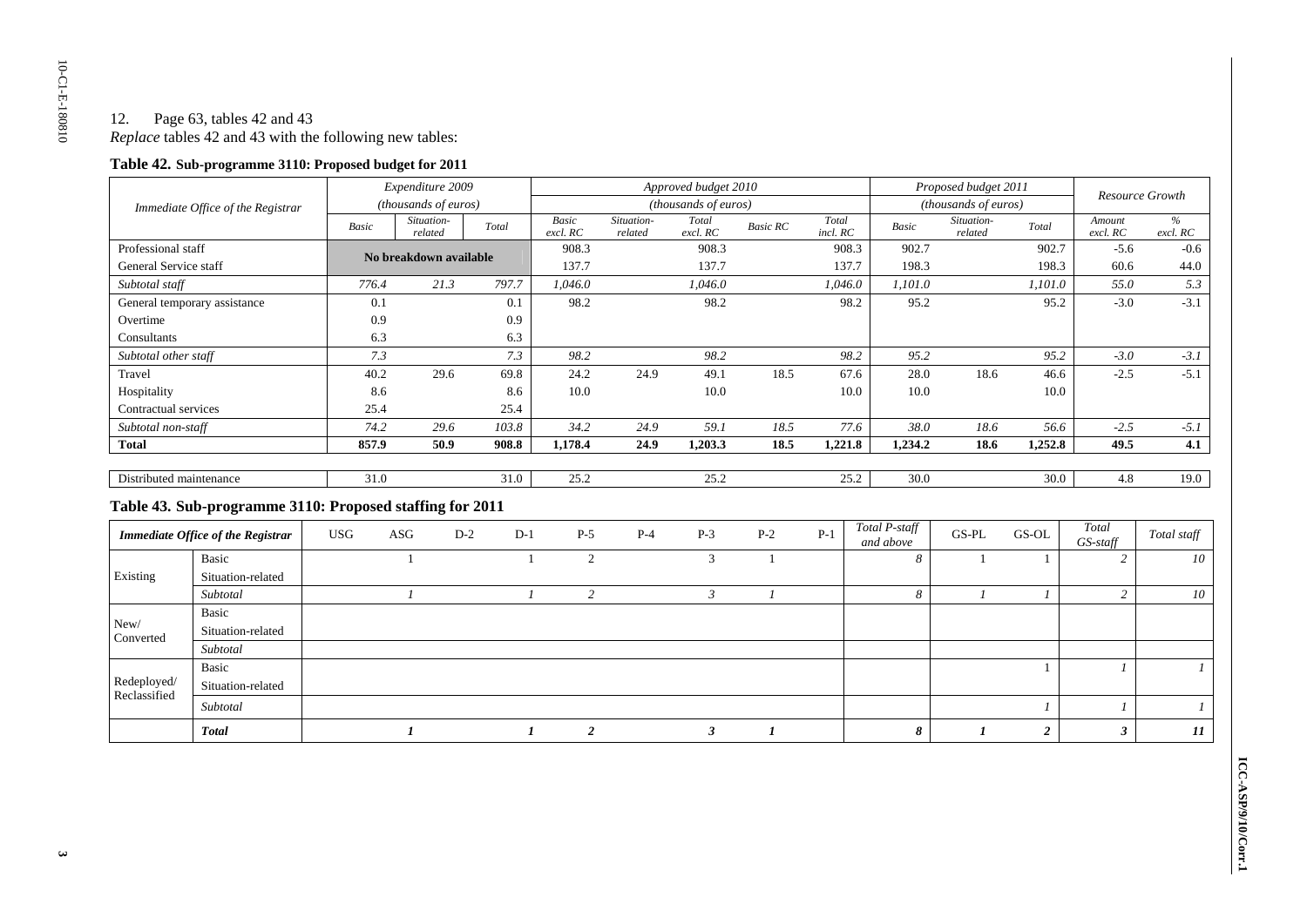13. Page 74, paragraph 262 *Replace* "€15 000" and "€3 750" with "€15,000" and "€3,750" respectively.

14. Page 80, paragraph 280 *Replace,* in fourth line, "that Division" with "the Office of the Registrar".

15. Page 82, paragraph 286

*Replace,* in fourth line, "that Division" with "the Office of the Registrar".

16. Page 111, paragraph 376 (b)

*Replace* "(Swahili; 6 months new)" with "(Swahili; 6 months continued from Contingency Fund)".

17. Page 129, Major Programme VI: Secretariat of the Trust Fund for Victims *Replace* the organization chart with the following:



18. Page 141, annex I

*Delete* the following three lines: "Draft resolution ICC-ASP/9/Res.\_\_ / Adopted at the 9<sup>th</sup> plenary meeting, on 25 November 2010, by consensus / ICC-ASP/9/Res.\_\_". *Insert* at the beginning of the following line "Draft resolution of the Assembly of States" Parties on the proposed p[rogramme]…".

19. Page 141, annex I, A. Programme budget for 2011

*Replace* in both tables, "Project Office Permanent Premises" with "Project Director's Office (permanent premises)".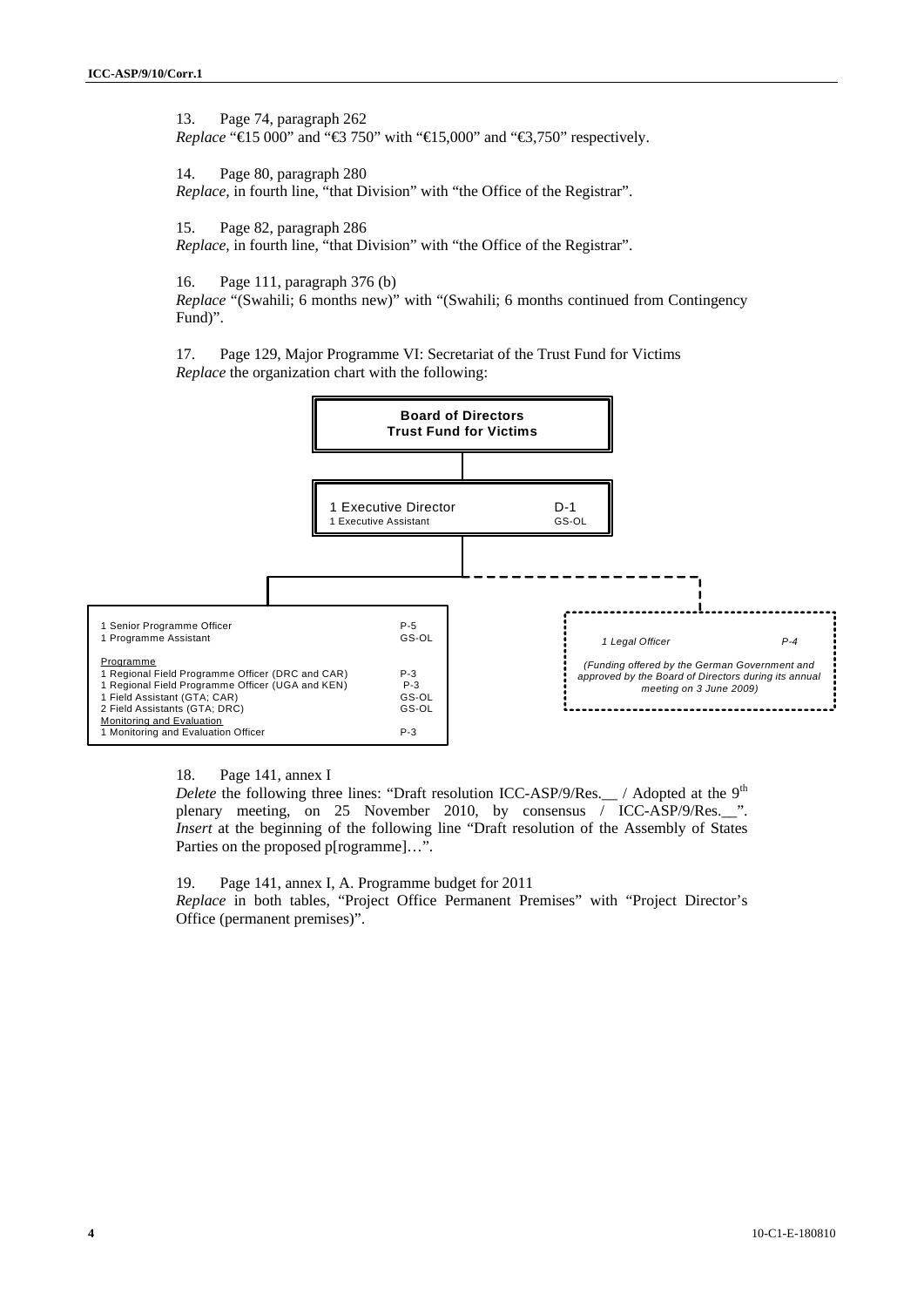### 20. Page 143, annex II

*Replace* the organization chart with the following revised organization chart:

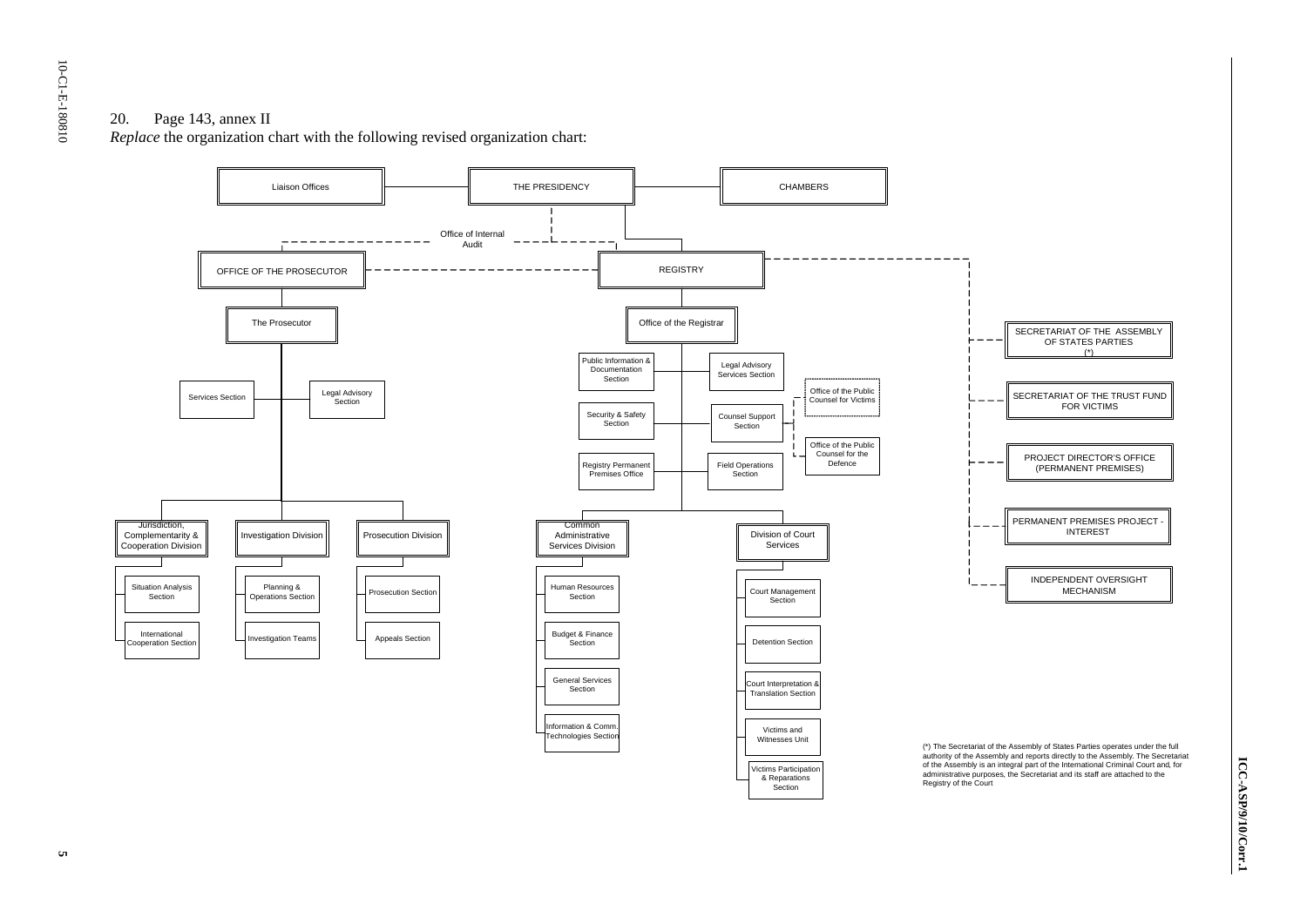| Number<br>of posts              | Level                                                | From 2010 Approved Budget                    | To 2011 Proposed Budget                       |  |  |  |
|---------------------------------|------------------------------------------------------|----------------------------------------------|-----------------------------------------------|--|--|--|
| <b>Office of the Prosecutor</b> |                                                      |                                              |                                               |  |  |  |
| Basic                           |                                                      |                                              |                                               |  |  |  |
| $\mathbf{1}$                    | ASG                                                  | <b>Investigation Teams</b>                   | Abolished                                     |  |  |  |
| $\mathbf{1}$                    |                                                      |                                              |                                               |  |  |  |
| Situation -related              |                                                      |                                              |                                               |  |  |  |
| $\mathbf{1}$                    | $P-5$ to $D-1$                                       | Prosecution Coordinator (basic)              | Prosecution Coordinator                       |  |  |  |
| $\mathbf{1}$                    | $P-4$ to $P-5$                                       | Planning and Operations Section              | <b>Investigation Teams</b>                    |  |  |  |
| $\mathbf{1}$                    | $P-4$                                                | Planning and Operations Section              | <b>Investigation Teams</b>                    |  |  |  |
| $\mathbf{1}$                    | $P-3$                                                | Planning and Operations Section              | <b>Investigation Teams</b>                    |  |  |  |
| $\mathbf{1}$                    | $P-2$                                                | Planning and Operations Section              | <b>Investigation Teams</b>                    |  |  |  |
| $\mathbf{1}$                    | $P-3$                                                | <b>Investigation Teams</b>                   | Planning and Operations Section               |  |  |  |
| 6                               |                                                      |                                              |                                               |  |  |  |
| $\pmb{7}$                       |                                                      |                                              |                                               |  |  |  |
| <b>Registry</b>                 |                                                      |                                              |                                               |  |  |  |
| Basic                           |                                                      |                                              |                                               |  |  |  |
| $\mathbf{1}$                    | $P-2$ to $P-3$                                       | Human Resources Section                      | Human Resources Section                       |  |  |  |
| $\mathbf{1}$                    | $P-3$ to $P-4$                                       | Victims and Witnesses Unit                   | Victims and Witnesses Unit                    |  |  |  |
| $\mathbf{1}$                    | $P-1$                                                | Victims Participation and Reparation Section | <b>Counsel Support Section</b>                |  |  |  |
| $\mathbf{1}$                    | $P-4$ to $P-5$                                       | Victims Participation and Reparation Section | Victims Participation and Reparations Section |  |  |  |
| $\mathbf{1}$                    | $P-1$ to $P-2$                                       | Victims Participation and Reparation Section | Victims Participation and Reparations Section |  |  |  |
| $\mathbf{1}$                    | GS-OL to P-1                                         | Victims Participation and Reparation Section | Victims Participation and Reparations Section |  |  |  |
| $\mathbf{1}$                    | GS-OL                                                | Office of the Head DVC                       | Immediate Office of the Registrar             |  |  |  |
| $\mathbf{1}$                    | $P-5$                                                | Office of the Head DVC                       | <b>Counsel Support Section</b>                |  |  |  |
| 8                               |                                                      |                                              |                                               |  |  |  |
| Situation-related               |                                                      |                                              |                                               |  |  |  |
| $\mathbf{1}$                    | $P-2$ to $P-3$                                       | Security and Safety Section                  | Security and Safety Section                   |  |  |  |
| $\overline{4}$                  | $P-3$ to $P-4$                                       | <b>Field Operations Section</b>              | <b>Field Operations Section</b>               |  |  |  |
| 1                               | $GS-PL$ to $P-2$                                     | <b>Field Operations Section</b>              | <b>Field Operations Section</b>               |  |  |  |
| $\mathbf{1}$                    | $P-3$ to $P-4$                                       | Court Interpretation and Translation Section | Court Interpretation and Translation Section  |  |  |  |
| 3                               | $P-1$ to $P-2$                                       | Court Interpretation and Translation Section | Court Interpretation and Translation Section  |  |  |  |
| $\mathbf{1}$                    | $P-2$ to $P-3$                                       | Victims and Witnesses Unit                   | Victims and Witnesses Unit                    |  |  |  |
| $\mathbf{1}$                    | $P-4$                                                | Office of the Head DVC                       | <b>Counsel Support Section</b>                |  |  |  |
| $\mathbf{1}$                    | GS-OL                                                | Office of the Head DVC                       | <b>Counsel Support Section</b>                |  |  |  |
| 13                              |                                                      |                                              |                                               |  |  |  |
| 21                              |                                                      |                                              |                                               |  |  |  |
|                                 | <b>Secretariat of the Assembly of States Parties</b> |                                              |                                               |  |  |  |

#### 21. Page 147, annex V(b)

*Replace* table entitled "Changes to the staffing table" with the table below:

**Total = 29**

P-4 Secretariat of the Assembly of State Parties Abolished

Basic